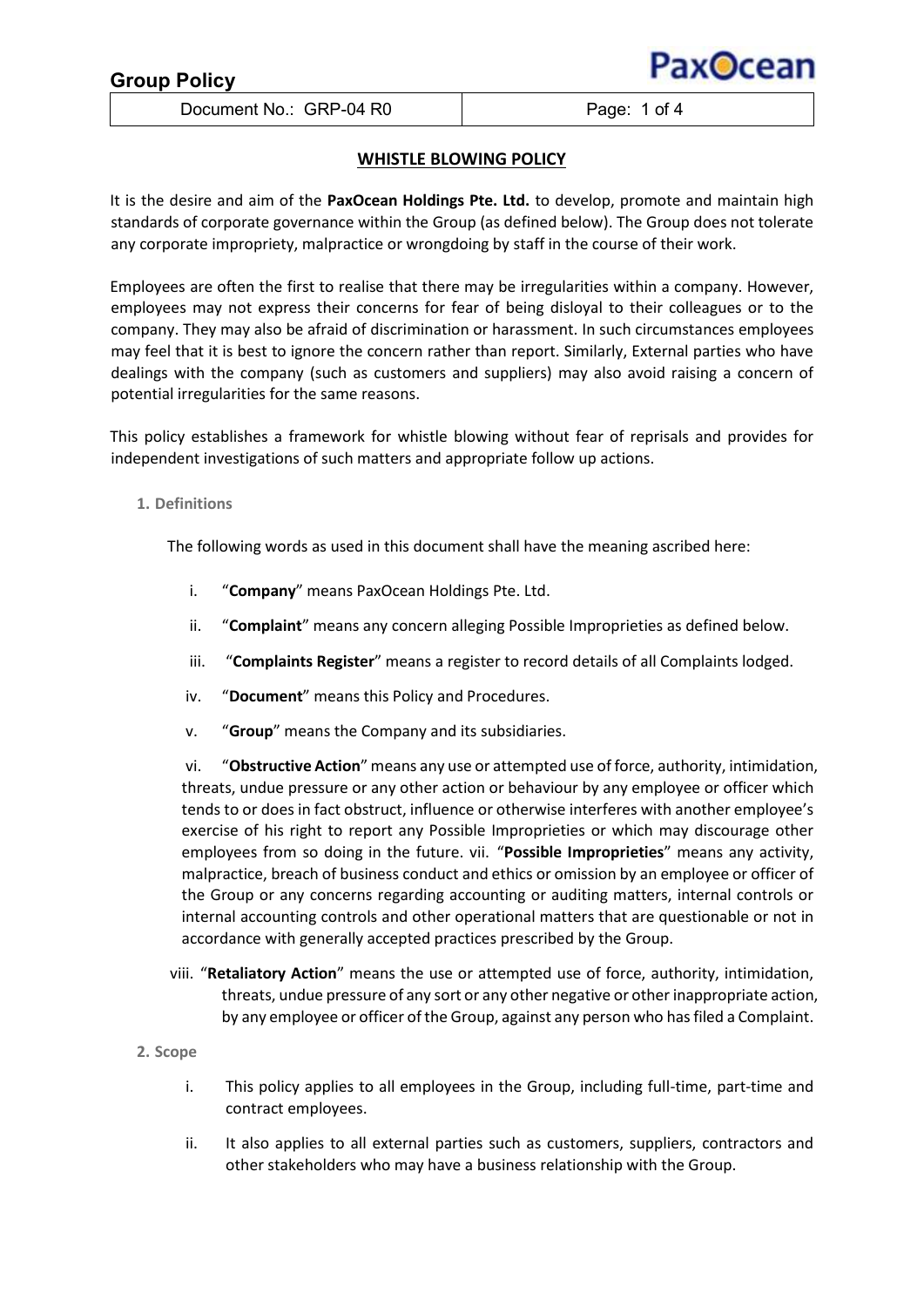# **Group Policy**

Pax**O**cean

Document No.: GRP-04 R0 Page: 2 of 4

# **3. Reportable Incidents**

- i. This whistle-blowing policy provides an avenue for a whistle-blower to raise concerns about Possible Improprieties within the Group, which the whistle-blower becomes aware of, and provides reassurance that the whistle-blower will be protected from reprisals or victimization for whistle-blowing in good faith and without malice.
- ii. This policy is intended to cover serious concerns that could have an impact on the Group including actions that:
	- a. may lead to incorrect financial reporting;
	- b. are unlawful;
	- c. are not in line with a legal obligation or a policy of the Group, including the Group's anti-corruption/bribery policy and sanctions policy;
	- d. may pose dangers to the health and safety of an individual;
	- e. amount to professional or ethical malpractices;
	- f. deliberately conceal serious wrongdoings or malpractices;
	- g. may pose serious breach of fundamental internal controls;
	- h. amount to serious improper conduct; or
	- i. deliberately conceal information tending to show any of the above.

The above list is not exhaustive.

#### **4. Procedures**

## **i. Submission of Complaint**

The Receiving Officer is the Chief Governance Officer, Internal Audit Division. Every Complaint shall be made in person or in writing and shall be lodged with the Receiving Officer as follows:

The Chief Governance Officer, Internal Audit Division 1 Kim Seng Promenade, #07-02, Great World City, Singapore 237994 Hotline: +65 6839 7900 Email: whistleblow@paxocean.com

The Group encourages complainants to provide their particulars, i.e. name, designation, department, contact number and email where applicable. This is to facilitate appropriate follow-up questions and investigations. However, in cases of anonymous complaints where information provided is comprehensive and deemed sufficient to warrant an investigation, the chief executive officer ("**CEO**") and/or the Company's board of directors ("**Board**") may decide to proceed with an investigation.

As it is essential for the Group to have all critical information in order to be able to effectively evaluate and investigate a complaint, complainant should as far as possible include the following information:

- a. date, time and place of the alleged Possible Improprieties;
- b. identity and particulars of the parties involved;
- c. circumstances leading to the Possible Improprieties; and
- d. any other relevant information or documentation that would assist in the evaluation of the report.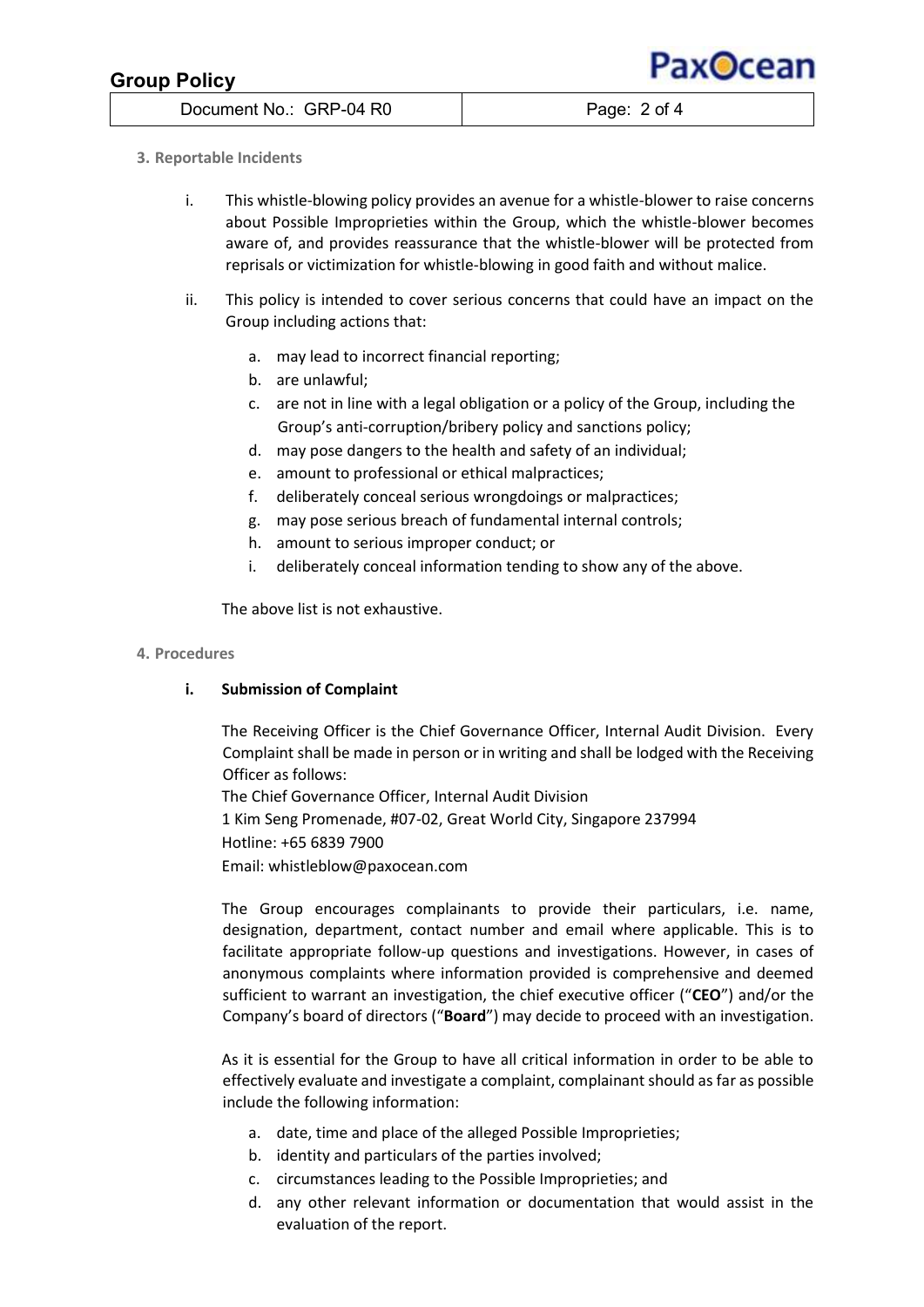| <b>Group Policy</b>     | PaxOcean     |
|-------------------------|--------------|
| Document No.: GRP-04 R0 | Page: 3 of 4 |

Complaints raised to other parties within the Group will be directed to the Receiving Officer. All matters reported will be reviewed within a reasonable timeframe, and after due consideration and inquiry, a decision will be taken on whether to proceed with a detailed investigation. Guidance may be sought from the CEO and other appropriate parties. While all complaints received by the Receiving Officer will be reported to the CEO, complaints alleging fraud and breaches of corporate governance will be escalated to the Board and the Chairman of the Board.

Where the complaints relate to a senior executive and/or the CEO, the Receiving Officer will escalate these to the Chairman of the Board, who will then decide whether to report the matter to the Board. Other than complaints which are escalated to the Board and the Chairman of the Board, the CEO will decide on the cases which ought to be escalated to the Board and the Chairman of the Board.

## **ii. Confidentiality**

Every effort will be made to protect the complainant's identity. The identity of the complainant shall be confidential save where:

- a. the identity of the complainant is material to any investigation;
- b. the information is given, on a confidential basis, to legal or internal audit for the purpose of obtaining professional advice;
- c. it is required by law, or by the order or directive of a court of law, regulatory body or such other body that has the jurisdiction and authority of the law to require such identity to be revealed;
- d. the Board is of the opinion that it would be in the best interests of the Group to disclose the identity of the complainant;
- e. it is determined that the Complaint was frivolous, in bad faith, or in abuse of these policies and procedures and lodged with malicious or mischievous intent; or
- f. the identity of such complainant is already public knowledge.

All information disclosed during the course of investigation will remain confidential, except as necessary or appropriate to conduct the investigation and to take any remedial action, in accordance with any applicable laws and regulations.

#### **iii. Registration of Complaints**

The Receiving Officer shall maintain a Complaints Register for the purposes of recording all Complaints received, the date of such Complaint, the nature of such Complaint and all action taken relating to the Complaint.

The Board shall approve making the Complaints Register available for inspection upon any request by investigating authorities.

#### **iv. Review and Investigation of Complaint**

The Receiving Officer, may, in consultation with the CEO and/or senior management, direct the complaint to the division/department best placed to address it, or lead the investigation to ensure prompt and appropriate investigation and resolution. Third parties may be engaged to commence or conduct further investigations or review, as may be appropriate.